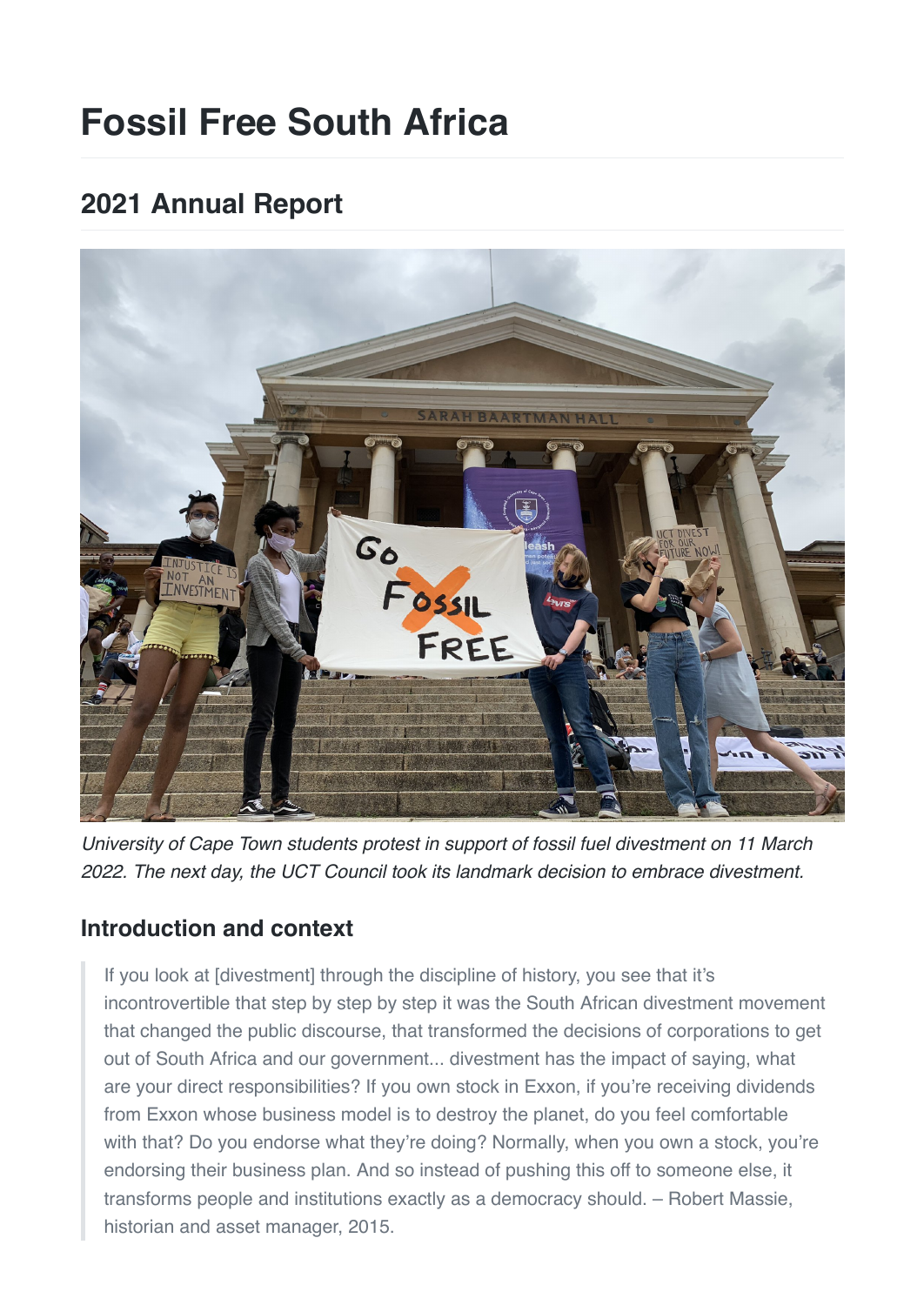#### **Beginnings**

The international divest/reinvest movement began around 2012, urged by the climate activist group 350.org. The first institution to divest was Unity College of Maine in the US.

The movement was originally built on two key insights:

- 1. Firstly, that the collective stated reserves of the world's fossil fuel companies, if burnt, would far (five times or more) exceed what is considered to be a safe carbon budget for humanity. The global carbon budget is the amount of carbon that can be burnt 'safely', i.e., without pushing the planetary climate system to temperature increases that are generally agreed to be dangerous. This analysis was popularised by the London-based financial analysts Carbon Tracker (though it turns out Shell had done – but ignored – a similar analysis as far back as 1998).
- 2. Secondly, that if international agreements, national and regional regulation, social stigmatisation – and accelerating technology change – forces fossil fuel companies to leave the bulk of their reserves unburnt and underground, that will dramatically reduce their valuations in financial markets, reducing investor returns, compromising many pension fund values and creating economic turbulence.

#### **Our campaign's logic**

Climate change has increasingly been recognised as not only a major environmental issue, but a problem that threatens human life and civilisation, and that is already being felt most acutely by poor and vulnerable sectors of global society, not least in Africa.

Inspired in part by the global campaign to end apartheid by stigmatising companies invested in South Africa, the international fossil fuel divestment/reinvestment campaign – a decentralised movement of thousands of autonomous groups working within various institutions and across many regions and countries – aims to help stop climate change by targeting the companies that are most responsible for it: big oil, gas and coal.

The campaign's key focus asks investors of all persuasions to withdraw investment in these companies and where possible, reinvest these funds into ethically sound portfolios, preferably in renewable energy.

#### **Our key call**

Our original call on individuals and institutions persists: to help avert dangerous climate change, freeze all new investments in fossil fuels (starting with the Carbon Underground Top 200), and phase out all existing investments over five years.

We acknowledge that fossil fuels remain, for the time being, indispensable to global and national economies and human wellbeing. However, all energy companies now have an urgent responsibility to transition to sustainable energy within the timeframes set by climate science. Many have long known that this transition is necessary, but continue do everything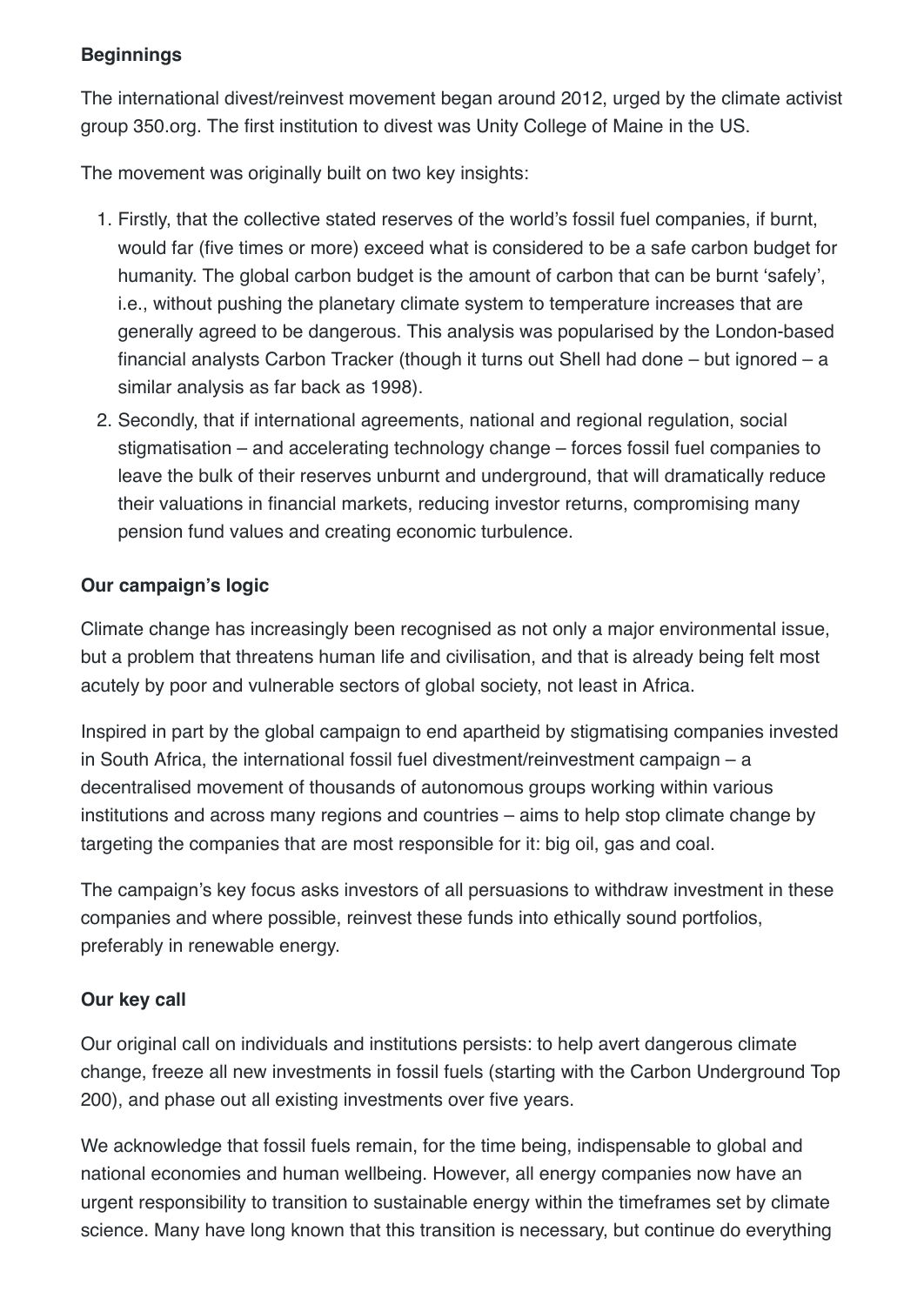in their power to obstruct it. The latest climate obfuscation play by the fossil fuel industry climate is to hide behind meaninglessly long-term "Net Zero targets" that serve to conceal continued and expanded present-day fossil fuel extraction. But only those companies that also set short-term, year-on-year targets and demonstrate that they can meet them deserve any credit for sincere participation in the global energy transition.

#### **How we know divestment works**

The effectiveness of the divestment strategy is perhaps best demonstrated by the fact that some members of the fossil fuel industry are now campaigning to discredit it, such as the divestmentfacts.com website run by the Independent Petroleum Association of America. It has been cited as a risk by fossil fuel companies in their annual reports. It is also cited as a [key anti-fossil fuel strategy by climate scientists: for example, in the paper Social tipping](https://www.pnas.org/doi/10.1073/pnas.1900577117) dynamics for stabilising Earth's climate by 2050, the authors list divestment as a critical "social tipping intervention". In our own sphere, we have heard anecdotally via reliable sources that companies such as Sasol are also alarmed by divestment moves.

#### **Our background**

FFSA formed as a voluntary association in 2015, around 18 months after our campaign kicked off with a group letter to the University of Cape Town, urging UCT to divest. A full timeline of our efforts and progress can be viewed on our website at During 2022, Fossil Free SA continued to work to push ahead the cause of fossil fuel divestment in South Africa, and we outline our work in greater detail below.

#### **Growth of the international divestment movement to 2022**

When we commenced our campaign to persuade UCT to divest from fossil fuels, just seven institutions had divested globally. In late 2021, it was announced that the numbers of known divesting institutions had grown to over 1500, with total assets under management now exceeding \$40 trillion.

#### **Divestment progress in South Africa**

We are still in the process of running our first annual divestment survey, but to date, we are aware of the following six institutions having either committed to divestment or having implemented some steps towards divestment:

- **Cities:** The cities of Cape Town and Durban have announced divestment commitments, and Cape Town has made progress in implementation.
- **Universities:** As outlined below, the University of Cape Town announced plans to divest from fossil fuels in March 2022.
- **Philanthropies:** We know of two philanthropies that have divested from Sasol in the past year. The Tutu Foundation has often made public announcements about divestment, but has not responded to our several requests for details of implementation.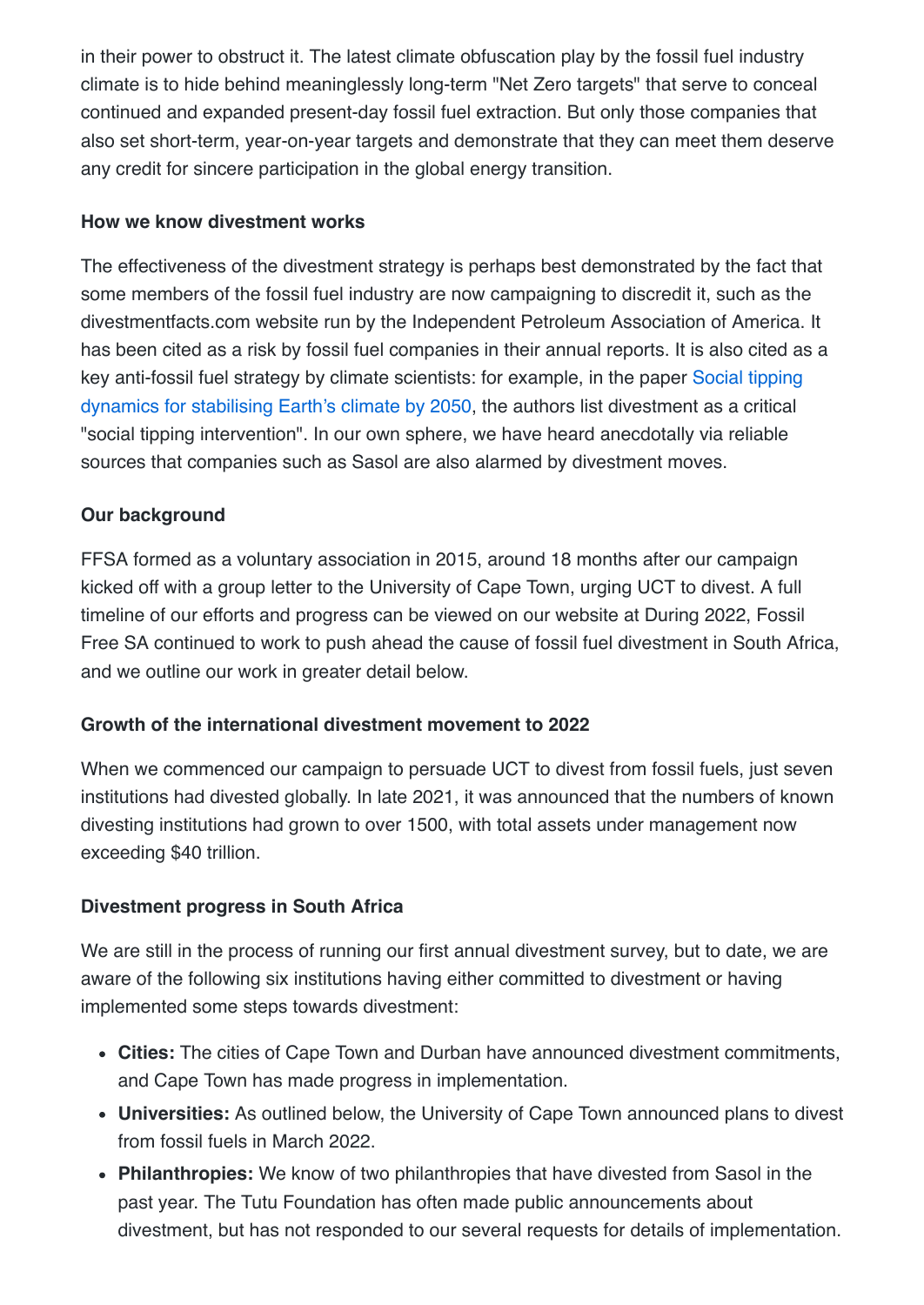- **Faith-based organisations:** The Anglican Church of South Africa committed to divestment in 2017.
- **Investment funds:** We have supported and consulted on the development of the first SA equity to fund to substantially exclude fossil fuels: the BCI Select ESG Equity Fund, a passive fund based on an S&P ESG index that excludes thermal coal. This fund automatically excludes African Rainbow Minerals, BHP Group Plc, Anglo American Plc, Exxaro Resources, South32 Ltd (South Africa); and has an additional hard screen on Sasol.

## **Campaigning in 2021/22**

#### **UCT divests**

Our campaign to get UCT to divest from fossil fuels was our founding, original campaign, so it's been brilliant to have the news that eight years after we first wrote to UCT asking for divestment, the university council decided on 12 March to divest. This was announced in the council minutes released on Friday, and News24 covered the story on Saturday. This is obviously a major, major milestone in our work. We are immensely grateful to the students of the Green Campus Initiative, and the thousands of people – students, academics, schoolchildren and other concerned stakeholders – who have supported directly, or signed petitions and written letters to the University urging that this step be taken. We thank the UCT Vice Chancellor, Professor Mamokgethi Phakeng, and the members of Council who supported this move.

While there have been other divestment commitments in South Africa (and we've heard recently of two foundations that have divested from Sasol), UCT is by far the largest institution to have done so. The long(!) institutional journey that the university has taken, and the detailed research and consultation on which its decision was based, makes the commitment all the more meaningful.

#### **Wits campaign**

We are supporting a core group of Wits academics who are leading efforts to move Wits University to consider issues of divestment and decarbonisation. The most recent move on this front was an online meeting with the new Wits deputy vice-chancellor for climate, sustainability and inequality, Imraan Valodia; and attending by over 30 academics. There appear to be significant misconceptions about divestment amongst Wits senior executive team members, and the next step is opening dialogues that can address them and drawing students into the conversation. Overall, we hope to nudge Wits towards the following outcomes, under the banner of climate justice: divesting the endowment, decarbonising the campus, offering fossil-free pension options, and further mainstreaming climate issues in teaching and research. Wits appears ready to decarbonise its physical infrastructure, less ready to decarbonise its financial infrastructure.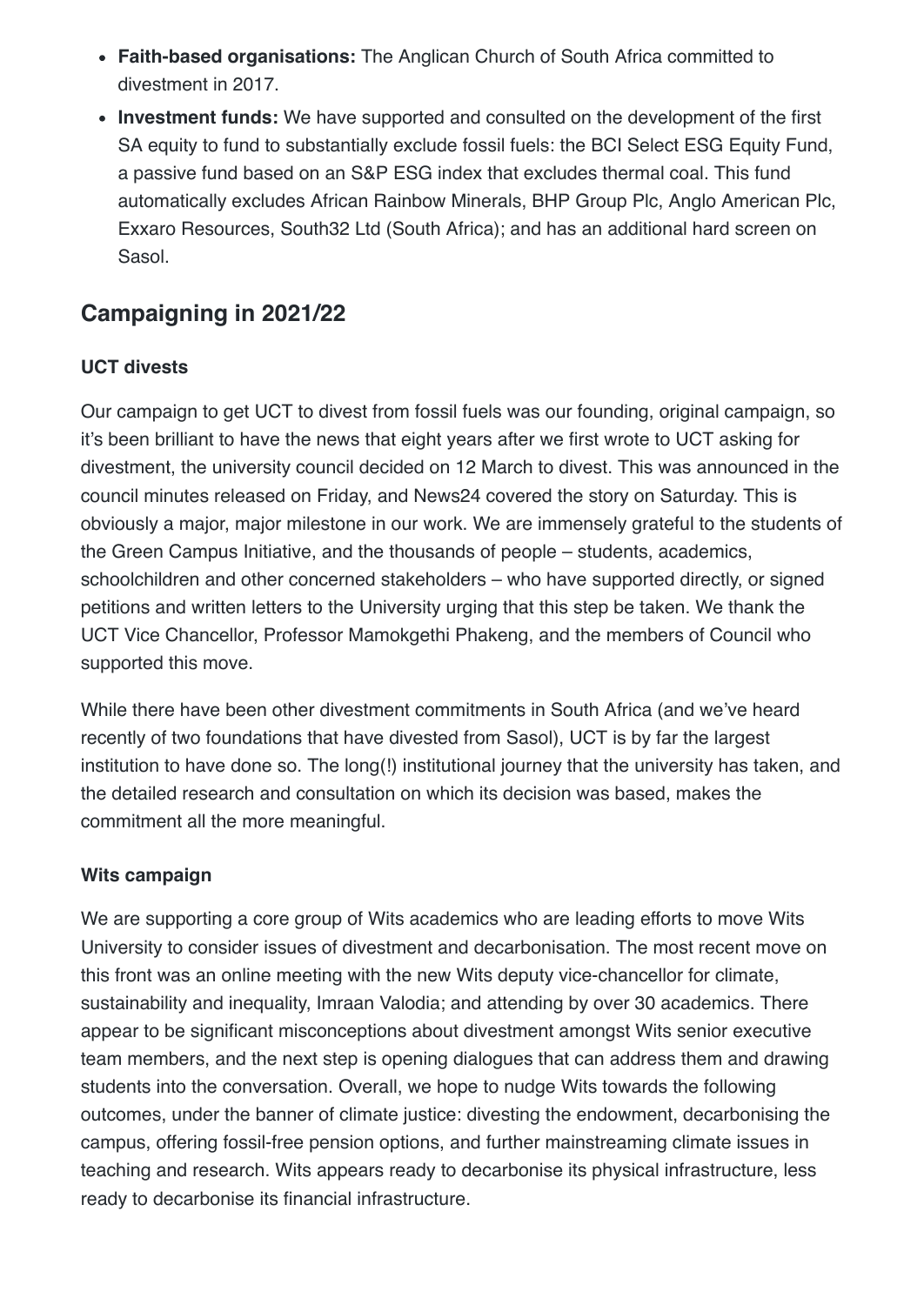#### **University of Stellenbosch campaign**

We have on and off over the years attempted to foster a divestment campaign at Stellenbosch, and in 2022, see substantial signs of interest in divestment campaigning at Stellenbosch by academics and students. We have spoken twice at SU events touching on divestment in early 2022, and recently had the opportunity at one of these events, to engage the Stellenbosch University chief operating officer, Professor Stan du Plessis, on divestment. We very much hope to build on this contact.

#### **Our #InvestFossilFree campaign is close to igniting**

We're excited that this slow-burn campaign we launched nine months ago is close to maturing: We now have a list of over 90 clients of Allan Gray who want their asset manager to give them a fossil-free fund! Signatories to our letters to other campaign targets – Old Mutual, Ninety One, the GEPF, etc – average around 30 each. We are working slowly to find high-profile signatories to our GEPF campaign, with former cabinet minister Ronnie Kasrils our first key signatory.

#### **We support Clean Creatives SA**

We have been supporting the Clean Creatives initiative, a new effort to block the fossil fuel industry's access to advertising and PR talent, which we are supporting here in South Africa, and we hope to make this a separately funded spin-off campaign of FFSA, and have filed a separate funding request to support this.

#### **Global divestment now spans funds worth \$40 trillion**

When we started working on building a fossil fuel divestment movement here in South Africa, the global pool of capital that had committed to removing fossil fuels was less than \$200 million. Only a handful of institutions had made the commitment. In the letter to UCT that launched our campaign, we could point to only six US universities that had taken this step. We are delighted to report that eight years later, institutions worth a collective \$40 trillion (take a look) have now undertaken various forms of divestment. It's worth remembering that divestment is now recognised by social scientists as being a key "social tipping dynamic" for climate stabilisation.

#### **Other work streams:**

1. **Efficient Group / S&P:** As part of our efforts to foster the creation of fossil fuel-free funds, which mostly do not exist in SA, we have (and in partnership with Just Share) had a three- year engagement with the Efficient Group, which has led to the creation of a substantially decarbonised fund, the Select BCI ESG Equity Fund. This passive fund is based on an S&P index fund that excludes thermal coal, and has an additional hard screen on Sasol. We have ongoing engagements with the managers of this fund, are attempting to link them with prospective investors, and are also engaging with S&P on the substance of their ESG standards.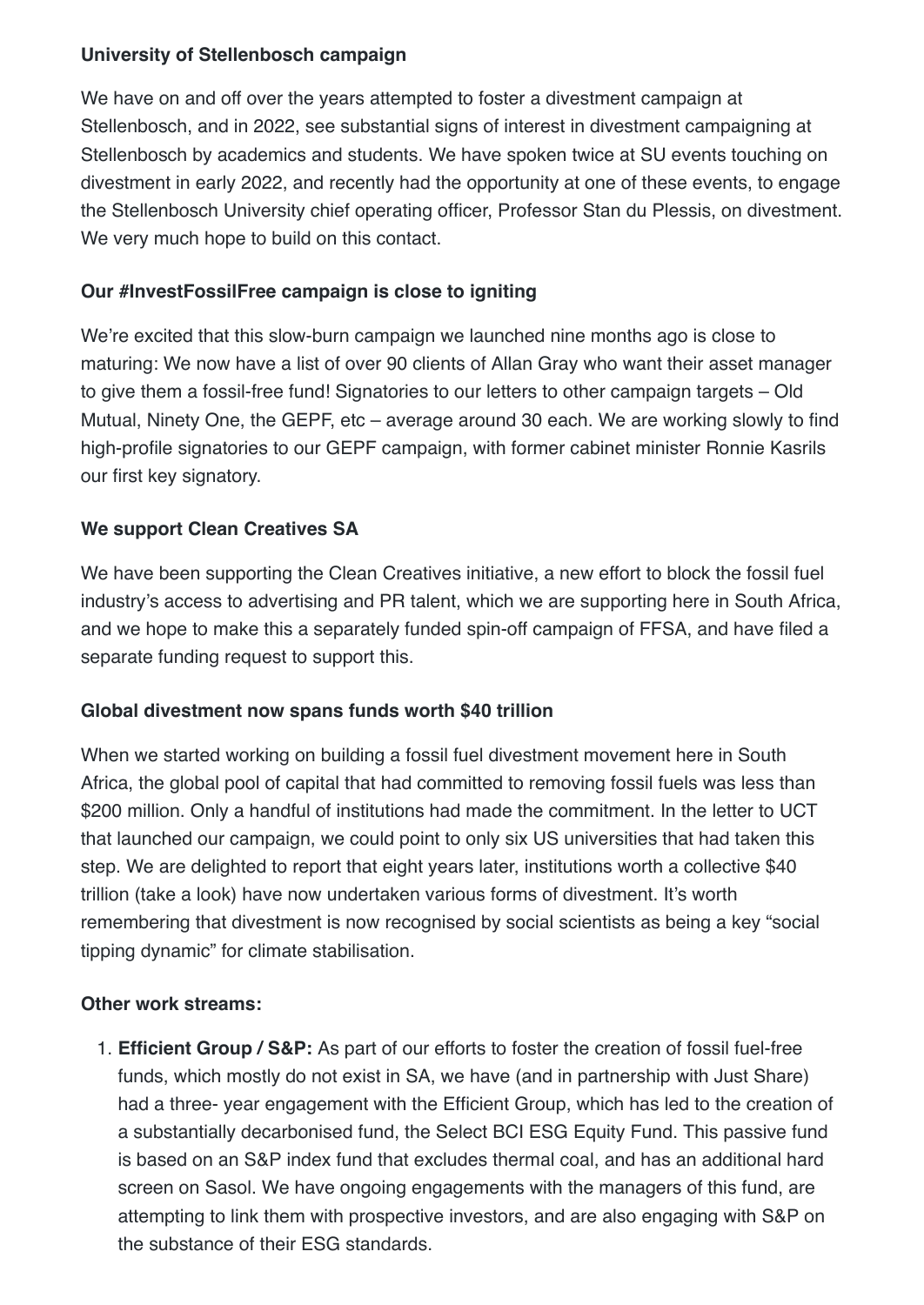- 2. **Media 24 engagements:** Frustrated by the low profile of climate issues in the news, we have been engaging with News24 editors about their climate coverage, and have had a meeting with News24 reporter Lameez Omariee. This is an ongoing process and a lesser priority than our core campaigns. News24 has been prioritised as they are the most-read mainstream publication in SA, and they have a reader's editor/ombud, which makes productive engagement perhaps more likely.
- 3. **Engagement with China:** Following the September announcement by China's Premier Xi Jinping that China would no longer finance new coal power abroad, we wondered about the implications of that announcement for the giant, very dirty coal-fired power plant proposed for the China-financed Musina-Makhado Special Economic Zone. We wrote to the Chinese Embassy in Pretoria asking for clarification. Somewhat to our surprise, they replied – and confirmed that China's end-to-overseas-coal-funding policy applies now in South Africa.
- 4. **Sasol:** Sasol has of late been making efforts to persuade its stakeholders that it has gone "green" and now "supports the Paris agreement". We're not so convinced, and have written a [detailed briefing](file:///Users/davidlepage/Library/Mobile%20Documents/com~apple~CloudDocs/Nota/Nota/Fossil%20Free%20SA) explaining our scepticism. In a nutshell, for Sasol's targets and policy to be credible, it needs to increase ambition, bring forward capital expenditure, acknowledge that fossil gas is not a climate solution, start listening to shareholders and stakeholders, and demonstrate that it is capable of meeting targets as well as of setting them. We participated in the soul-deadening Sasol AGM on 19 November, where we asked several questions about Sasol's climate commitments, without receiving any satisfactory answers. The engagement confirmed our sense that Sasol, like other fossil fuel companies, does not respond significantly to shareholder pressure, and that divestment campaigning is likely to be a more productive strategy for applying pressure.
- 5. **General outreach:** We make ongoing efforts to build the profile of divestment and Fossil Free South Africa. Our most recent effort in this respect was a hybrid event focused on divestment and the labour movement. This was co-hosted by ILRIG, the labour research group, at Community House in Salt River, and attended about 15 people.

#### **Recent media and press**

#### **2022**

- [23 March 2022: "UCT's decision to divest from fossil fuels is to be lauded but it must](https://www.dailymaverick.co.za/opinionista/2022-03-23-ucts-decision-to-divest-from-fossil-fuels-is-to-be-lauded-but-it-must-be-more-than-just-symbolic/) be more than just symbolic"
- [22 March 2022: "GRAY MAGUIRE: UCT's move against fossil fuel investment signals](https://www.businesslive.co.za/bd/opinion/columnists/2022-03-22-gray-maguire-ucts-move-against-fossil-fuel-investment-signals-hardening-attitude/) hardening attitude"
- 19 March 2022: News24: "[UCT gives green light to ditch fossil fuels"](https://www.news24.com/fin24/companies/uct-gives-green-light-to-ditch-fossil-fuels-20220319)
- 19 January 2022: News24: ["Are my investments supporting fossil fuel companies?](https://www.news24.com/fin24/opinion/opinion-are-my-investments-supporting-fossil-fuel-companies-20220119)"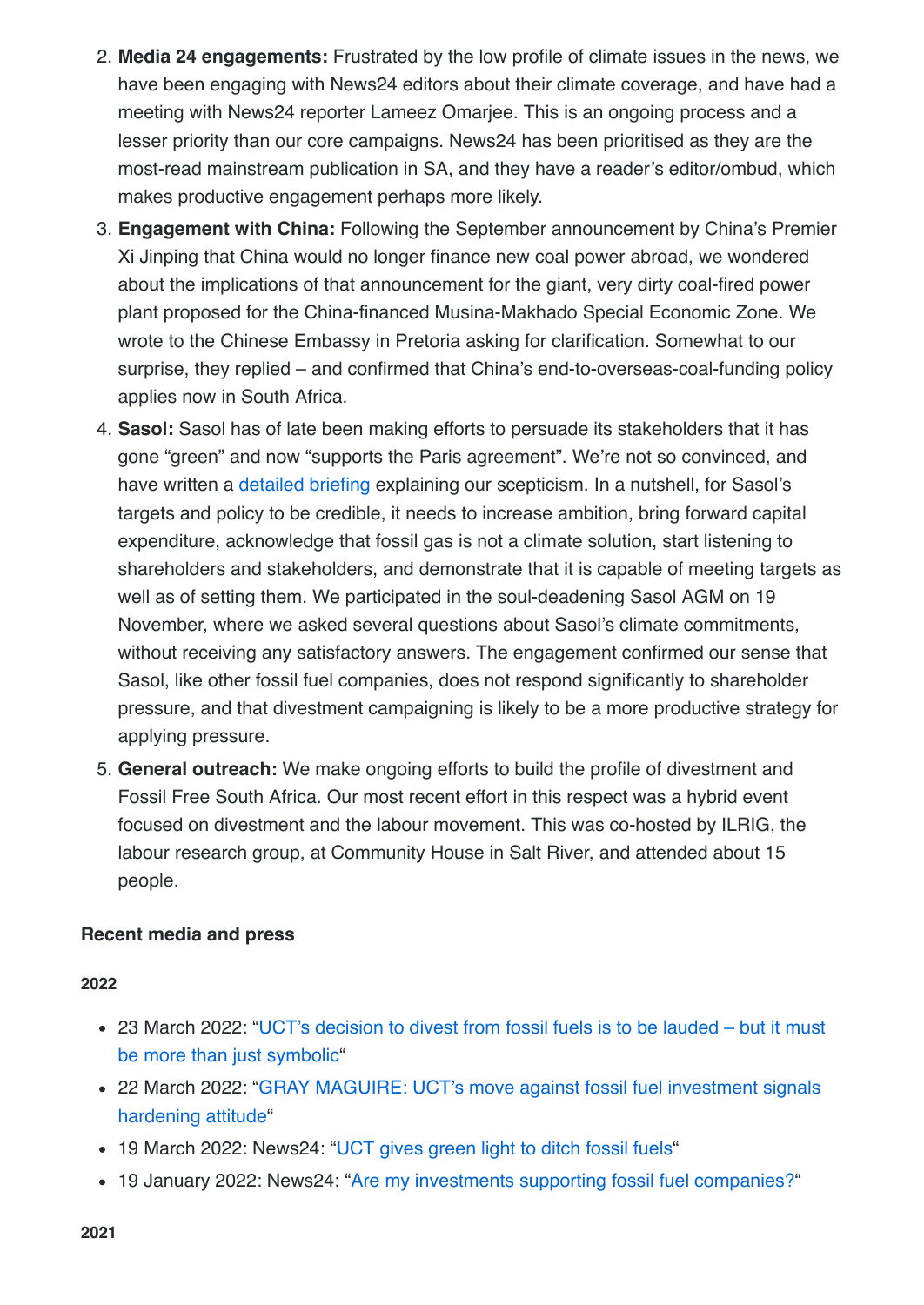- 3 December 2021: GroundUp: "[UCT urged to urgently divest from fossil fuels](https://www.groundup.org.za/article/uct-urged-urgently-divest-fossil-fuels/)"
- 3 December 2021: CapeTalk: "[UCT to look into divesting itself of Fossil fuels](https://www.capetalk.co.za/podcasts/144/afternoon-drive-with-john-maytham/571273/uct-to-look-into-divesting-itself-of-fossil-fuels)"
- [19 November 2021: Mail & Guardian: "China won't fund coal power for Musina-](https://mg.co.za/environment/2021-11-18-china-wont-fund-coal-power-for-musina-makhado-special-economic-zone-ambassador-confirms/)Makhado Special Economic Zone, ambassador confirms"
- [19 November 2021: The South African: "China pulls out of building a 'mega power plant'](https://www.thesouthafrican.com/news/breaking-china-building-power-plant-limpopo-latest-update/) in Limpopo"
- 19 November 2021: Engineering News: "China withdraws funding from Limpopo 3 GW SEZ power project"
- 12 November 2021: Smile FM: [Interview](https://smile904.fm/listen-david-from-fossil-free-south-africa-on-smile-breakfast/) on Smile Breakfast
- [14 September: Business Day: 'IPCC report should be a wake-up call to Mantashe on](https://www.businesslive.co.za/bd/opinion/2021-09-14-david-le-page-ipcc-report-should-be-a-wake-up-call-to-mantashe-on-bridge-gas/) "bridge gas"'
- [18 August 2021: Daily Maverick: 'Climate crisis: Decarbonising window will close for](https://www.dailymaverick.co.za/article/2021-08-18-climate-crisis-decarbonising-window-will-close-for-universities-like-wits-if-they-dont-lead-the-way/) universities like Wits if they don't lead the way'
- 18 August 2021, Mail & Guardian: '[Academics, students urge Wits to divest'](https://mg.co.za/environment/2021-08-18-academics-students-urge-wits-university-to-divest-from-fossil-fuels/)
- 12 May 2021, Mail & Guardian: '[UCT needs to clean up its dirty investments'](https://mg.co.za/opinion/2021-05-12-uct-needs-to-clean-up-its-dirty-investments/)
- [11 May 2021, Daily Maverick: 'Green power: UCT put in crosshairs by climate crisis](https://www.dailymaverick.co.za/article/2021-05-11-green-power-uct-put-in-crosshairs-by-climate-crisis-activists-taking-a-stand-against-fossil-fuels/) activists taking a stand against fossil fuels'
- 11 May 2021, Cape Talk: '[UCT fossil fuel divestment protest](https://www.capetalk.co.za/podcasts/144/afternoon-drive-with-john-maytham/513216/uct-fossil-fuel-divestment-protest)'
- 16 April 2021, *Mail & Guardian:* ['Wits in a climate hot spot'](https://mg.co.za/environment/2021-04-16-wits-in-a-climate-hot-spot/)
- 23 March 2021, TimesLive: ['Our public finance institutions are fuelling climate change](https://www.timeslive.co.za/ideas/2021-03-22-opinion--our-public-finance-institutions-are-fuelling-climate-change/)' (Joint oped with 350Africa.org, African Climate Reality Project, Catholic Parliamentary Liaison Office, Justiça Ambiental (Friends of the Earth Mozambique) and the Life After Coal campaign)
- 18 March 2021, The World (co-production of PRX and WGBH, US public radio): 'The [Big Fix: Climate divestment activists draw inspiration from South Africa's anti-apartheid](https://www.pri.org/stories/2021-03-18/climate-divestment-activists-draw-inspiration-south-africa-s-anti-apartheid) struggle'
- [22 February 2021 in Citywire: 'Local managers respond to Fossil Free SA's call for fossil](https://fossilfreesa.org.za/wp-content/uploads/2021/02/20210222-Local-managers-respond-to-Fossil-Free-SAs-call-for-fossil-fuel-free-funds-Citywire.pdf) fuel-free funds'

### **Governance and organisational development**

#### **Overview**

Our management committee has been understaffed for two years. Despite considerable efforts to fill these gaps, we are still looking for new candidates for our management committee/board. We have asked Stephen Horn of Clean Creatives to join ManCo, and have approached two other candidates so far.

We have formalised our membership, and now have 20 members who endorse our key mission and values; these are the people eligible to serve on our management committee.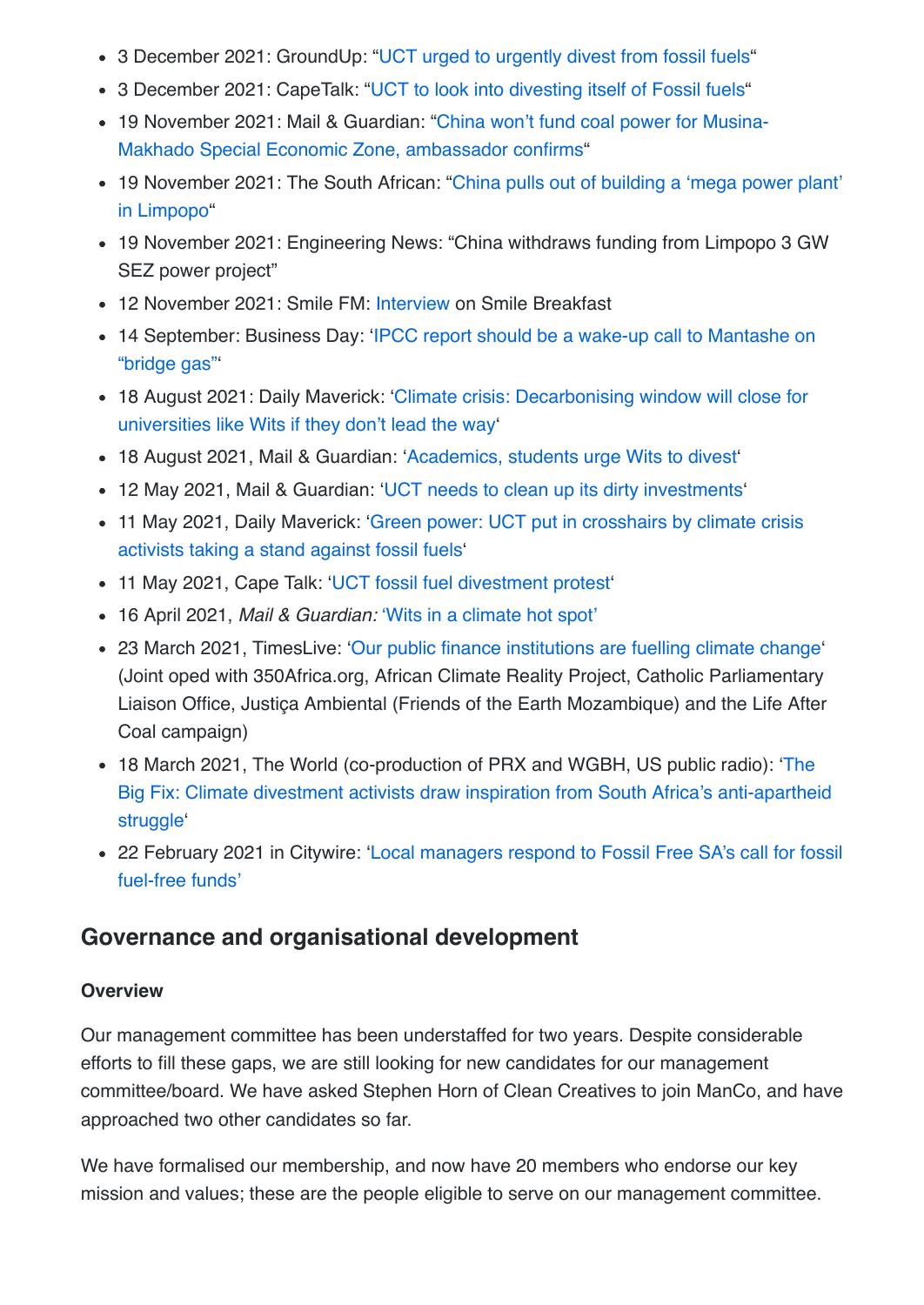We will be scheduling our next AGM soon, once we have finalised new ManCo candidates. In respect of funding, we are actively continue to seek funding from other funders and succeeded in getting a R50,000 supplementary grant from the Rosa Luxemburg Foundation in December. We have approached around five other funders over the past few months, so far without success.

#### **Management committee as at April 2022**

This is our current management committee. We hope to announce new appointments soon:

- **Chair:** Vacant
- **Vice-chair and coordinator: David Le Page:** David is a science and human rights journalist who has been engaged in climate issues since 2005. He launched the Fossil Free UCT campaign in 2014, and co-founded Fossil Free SA in the same year.
- **Treasurer: Thando Lukuko:** Thando is an experienced climate campaigner who currently serves as the national node coordinator of the South African Climate Action Network.
- **Secretary: Andrew Park:** Andrew is an educator, counsellor and one of our most committed volunteers.

#### **Staff**

David serves as the full-time coordinator of Fossil Free SA, supported by our part-time employees:

- **Eugene Fisher: Administrator.** Eugene provides support with general administration, accounts and finances, reporting to SARS and the Department of Social Development, and also assists David with admin on our outreach and funding work.
- **Mitchelle Mhaka: Social media.**
- **Jo-Anne Smetherham: Media.** Communications, drafting of press releases, editing of news articles, liaison with the media.
- **James Granelli: Intern.** James supported David with campaign development work during December 2021/January 2022.

#### **Finances**

After four years of financial support from the Wallace Global Fund, they ended their support for us in 2021. Our new core funder is the European Climate Fund, from which we received a grant of US\$50,000 in August 2021. We managed to secure an additional R50,000 from the Rosa Luxemburg Foundation in December 2021. Together with our new Clean Creatives partners, we have applied to ECF for a further \$50,000 to fund the new Clean Creatives campaign that we will be hosting and fostering.

#### **Social media**